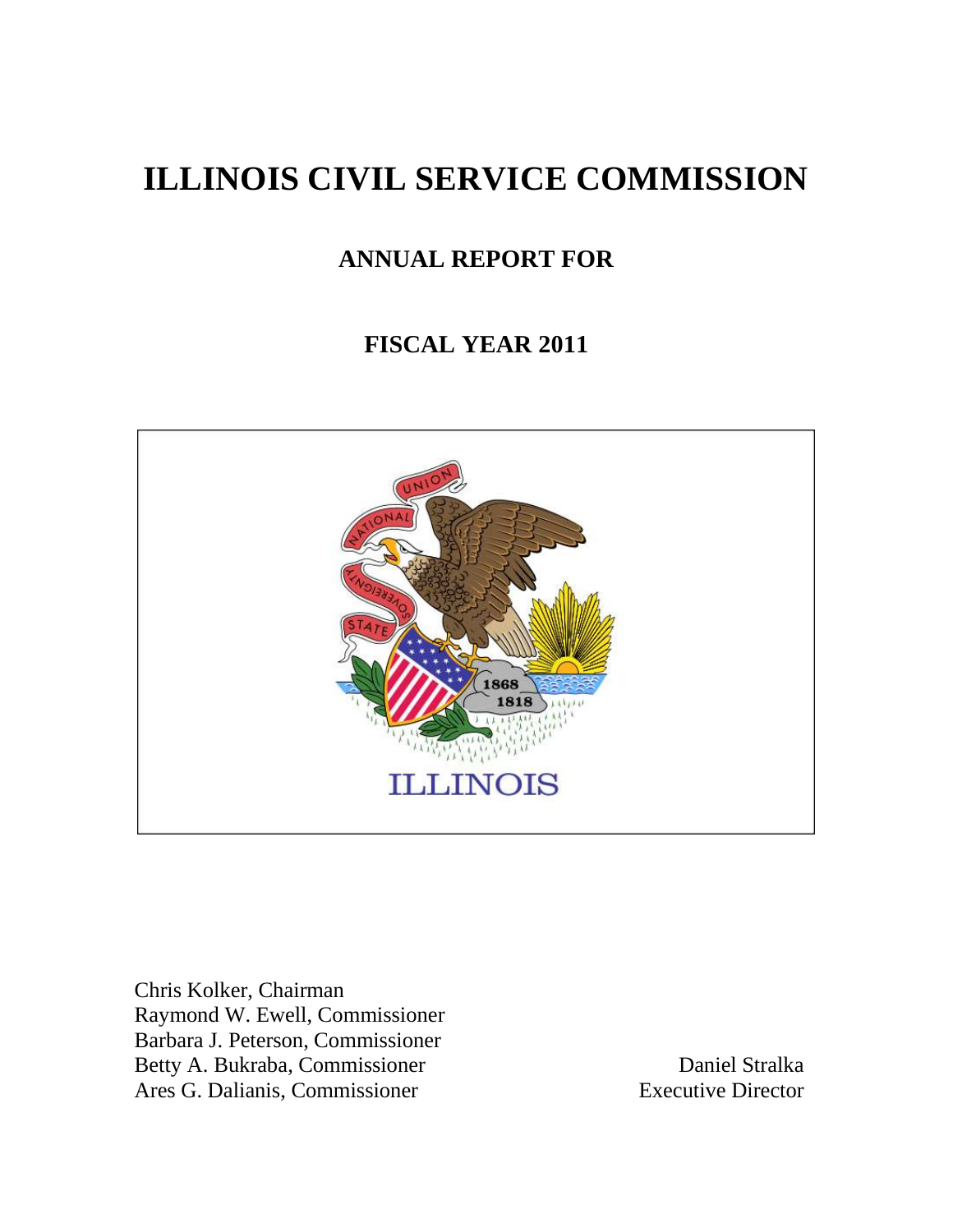

**Daniel Stralka EXECUTIVE DIRECTOR**

**State of Illinois CIVIL SERVICE COMMISSION 400 W. Monroe Street, Suite 306 Springfield, Illinois 62704 PHONE (217) 782-7373 FAX (217) 524-3706 TTY (888) 261-2819 www.icsc.il.gov**

**Chris Kolker CHAIRMAN**

**COMMISSIONERS Raymond W. Ewell Barbara J. Peterson Betty A. Bukraba Ares G. Dalianis**

Governor Patrick J. Quinn State of Illinois Springfield, Illinois 62706

Dear Governor Quinn:

We submit this report to you, to the members of the General Assembly, and to the citizens of Illinois. It is the Commission's  $99<sup>th</sup>$  Annual Report and covers the period of July 1, 2010 through June 30, 2011. In this report, we have set forth both our responsibilities and accomplishments.

We appreciate the support and encouragement you have given us as we endeavor to carry out the requirements of the Illinois Personnel Code with the goal of providing the citizens of Illinois with a system of personnel administration based on merit principles and scientific method.

Respectfully submitted,

Chris Kolker, Chairman

Commissioner Raymond W. Ewell.

Betty A. Bukraba, Commissioner

*c*ommissioner

Barbara éterson

Ares G. Dalianis, Commissioner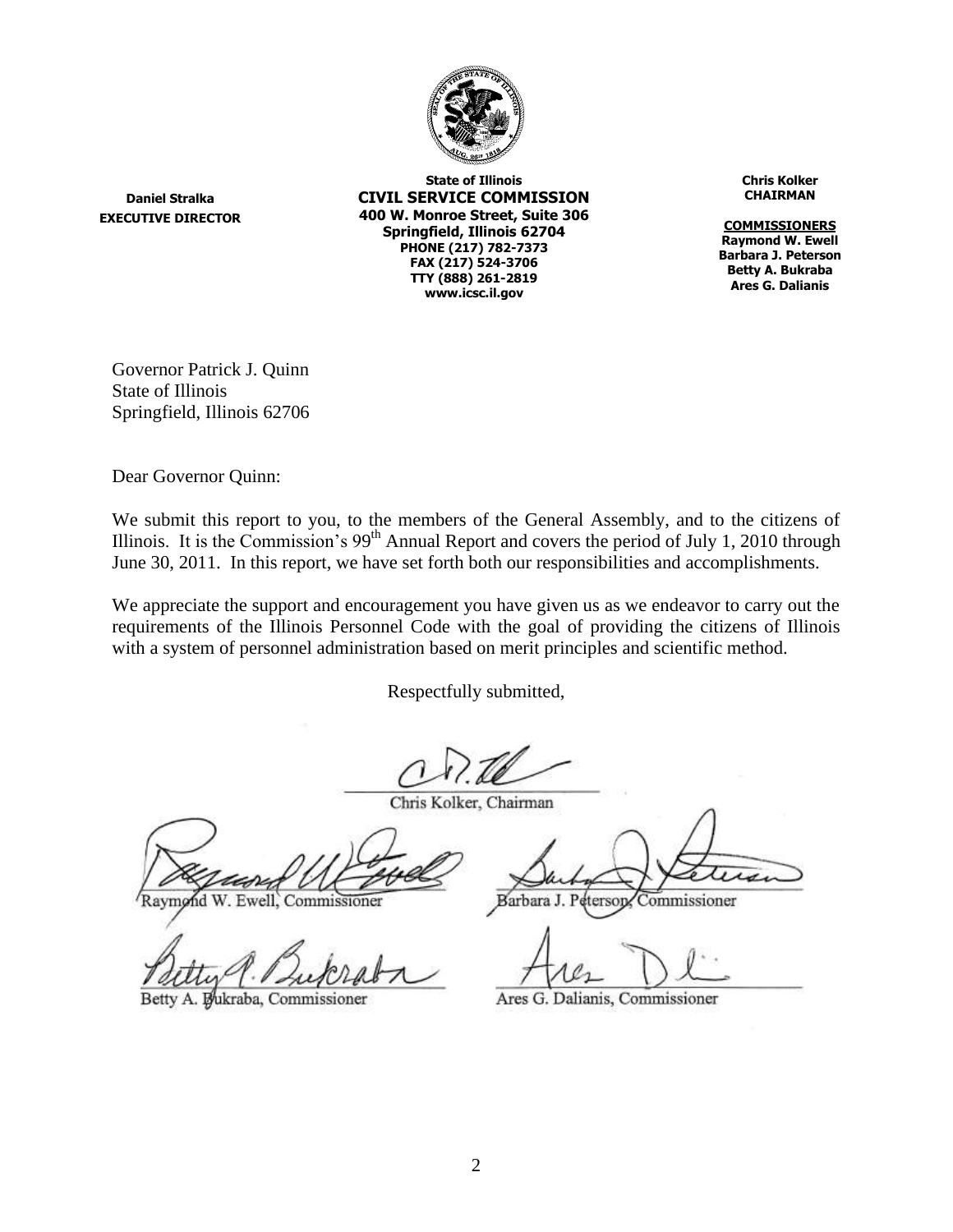## **TABLE OF CONTENTS**

## Page Number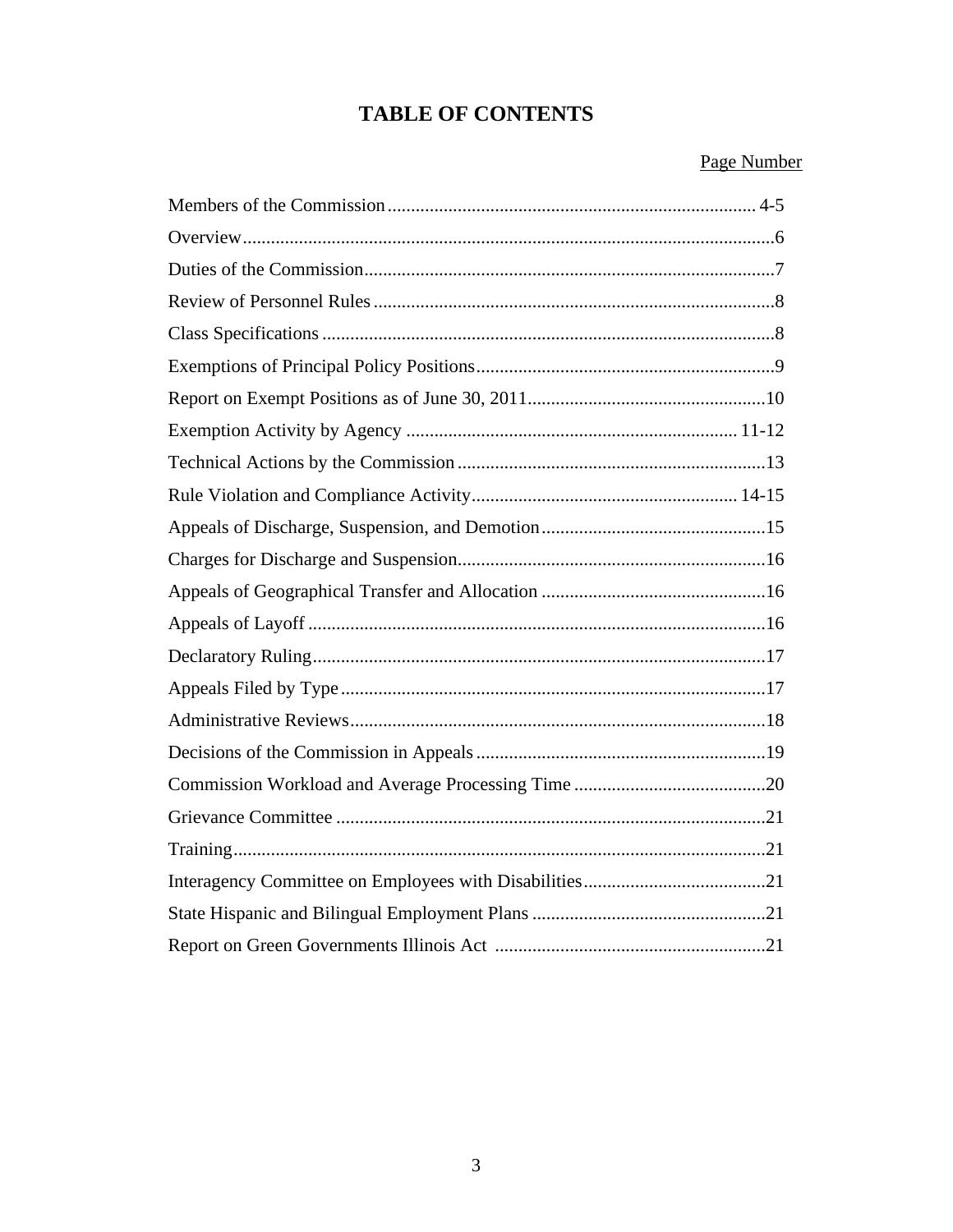#### **MEMBERS OF THE COMMISSION**

The members of the Civil Service Commission are appointed for a period of six years.

| Name                              | Term Expires  |
|-----------------------------------|---------------|
| Chris Kolker, Chairman            | March 1, 2011 |
| Raymond W. Ewell, Commissioner    | March 1, 2011 |
| Barbara J. Peterson, Commissioner | March 1, 2011 |
| Betty A. Bukraba, Commissioner    | March 1, 2009 |
| Ares G. Dalianis, Commissioner    | March 1, 2013 |

#### **Chris Kolker**

Chris Kolker, appointed as Chairman in March of 2004, graduated from Arizona State University in 1989 with a B.A. in political science. From 1990 to 1995, he worked as a legislative and political aide for Illinois House Speaker Michael J. Madigan. During those years, he also worked with legislators, as well as state and local officials, on a wide variety of governmental issues. In 1995, Chris entered law school at Southern Illinois University and graduated magna cum laude in 1998. He has worked in labor and personnel law since law school for both employers and employees. Originally from East St. Louis, Chris currently resides in the Belleville area.

#### **Raymond W. Ewell**

Raymond W. Ewell was born on December 29, 1928 in Chicago, Illinois. He earned a Bachelor of Arts degree at the University of Illinois (1949), a Master's degree from the University of Illinois (1951), and a Juris Doctor degree from the University of Chicago (1954). He was a State Representative in the Illinois General Assembly for eight terms from 1967 to 1983, where he served as chairman of the Higher Education Committee, the Illinois Legislative Black Caucus, and the National Society of State Legislators (1969). He served in the U.S. Army from 1954 to 1955.

In addition to being an attorney at law for 50 years, Mr. Ewell has been a teacher in the Chicago public schools, a gas station operator, a partner in a brokerage firm, bond counsel for the Cook County Board of Commissioners (1992), and a lobbyist for the City of Chicago, the Chicago Teacher's Pension Fund, the Illinois Trial Lawyers Association, and Cook County. While in the Legislature, he served as minority spokesman on the Elections, Agriculture, Conservation, Registration and Regulation, and Executive Committees. He also served on the committees for County and Township, Higher Education, Primary and Secondary Education, Judiciary, Public Utilities, Human Resources, and Motor Vehicles.

Mr. Ewell served as senior advisor to United States Senator Carol Moseley Braun and to John H. Stroger, President of the Cook County Board. He is a member of the Fourth Ward Young Democrats, an independent precinct captain for the Seventeenth Ward, a Seventeenth Ward Regular Democratic organization supervisor and instructor, and campaign manager for State Representative Charles Morrow, III. He is president of the Perry Avenue Block Club, a member of the N.A.A.C.P., the Cook County Bar Association, the Southtown Y.M.C.A., the Urban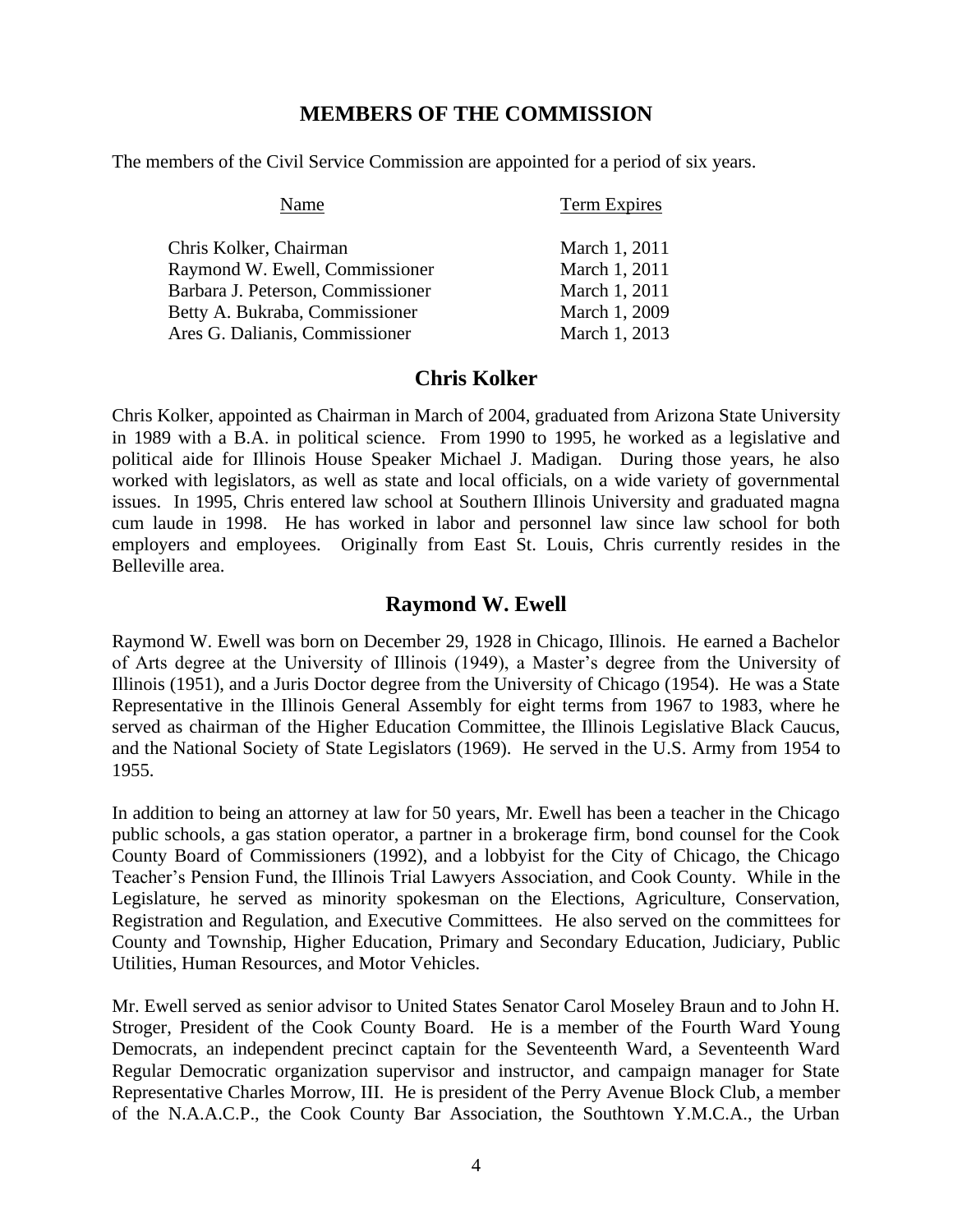League, P.U.S.H., Southtown Y.M.C.A. Businessmen's Association, and Director of St. Carthage Grooming School for Boys.

#### **Barbara J. Peterson**

Barbara J. "Bobbie" Peterson was first appointed as a Commissioner on the Illinois Civil Service Commission on August 1, 2000. She previously sat on the Governor's State University Board of Trustees. There she chaired the Personnel Committee, which oversees collective bargaining contracts, faculty and civil service salaries, and employee benefits. She also represented GSU on the State University Civil Service System and was the University's founding member trustee for the Monsignor Ignatius D. McDermott Endowed Scholarship. She is currently on the Governor's State University Foundation Board of Directors. Commissioner Peterson serves as a member of the Will/Kankakee Regional Development Authority. She also serves as secretary of the Will County Planning and Zoning Commission.

Bobbie Peterson, being a long-time resident of Will County, has worked on many local and county civic projects. With her husband Charles, she spent 35 years as owner of a union plumbing and heating corporation and is still engaged in agriculture. Born and educated in Chicago, she is a graduate of Gregg Business College. The Petersons have four sons, nine grandchildren, and two great-grandchildren.

#### **Betty A. Bukraba**

Betty Bukraba was appointed a Commissioner effective October 6, 2003. She retired from the office of the Clerk of the Circuit Court of Cook County, having served as the Director of Personnel Services for 14 years. As Director, she had responsibilities for all aspects of employee relations in the 2,300 employee agency from applicant testing to retirement planning. While serving in this capacity, she was a recipient of the Cook County Distinguished Public Service award in 1999. She is the widow of a Chicago firefighter and raised their two children while operating a small business. Betty remains active in numerous neighborhood and civic organizations and causes.

#### **Ares G. Dalianis**

Ares G. Dalianis is a partner at the law firm of Franczek Radelet P.C. in Chicago where he practices in the areas of education law, real property taxation and assessment appeals, employment and personnel law, real estate, and general corporate representation for school districts and other units of local government. Ares is AV Peer Review Rated, Martindale-Hubbell's highest peer recognition for ethical standards and legal ability.

Ares has previously served as the Deputy Supervisor of the Cook County State's Attorney's Office Real Estate Tax Section and as an Assistant State's Attorney in Lake County, Illinois. He was a member of his local Board of Education. He earned both his undergraduate and law degrees from the University of Illinois at Urbana-Champaign and has completed the Chicago Management Institute at the University of Chicago Booth School of Business. Ares was appointed to the Commission in March of 2007.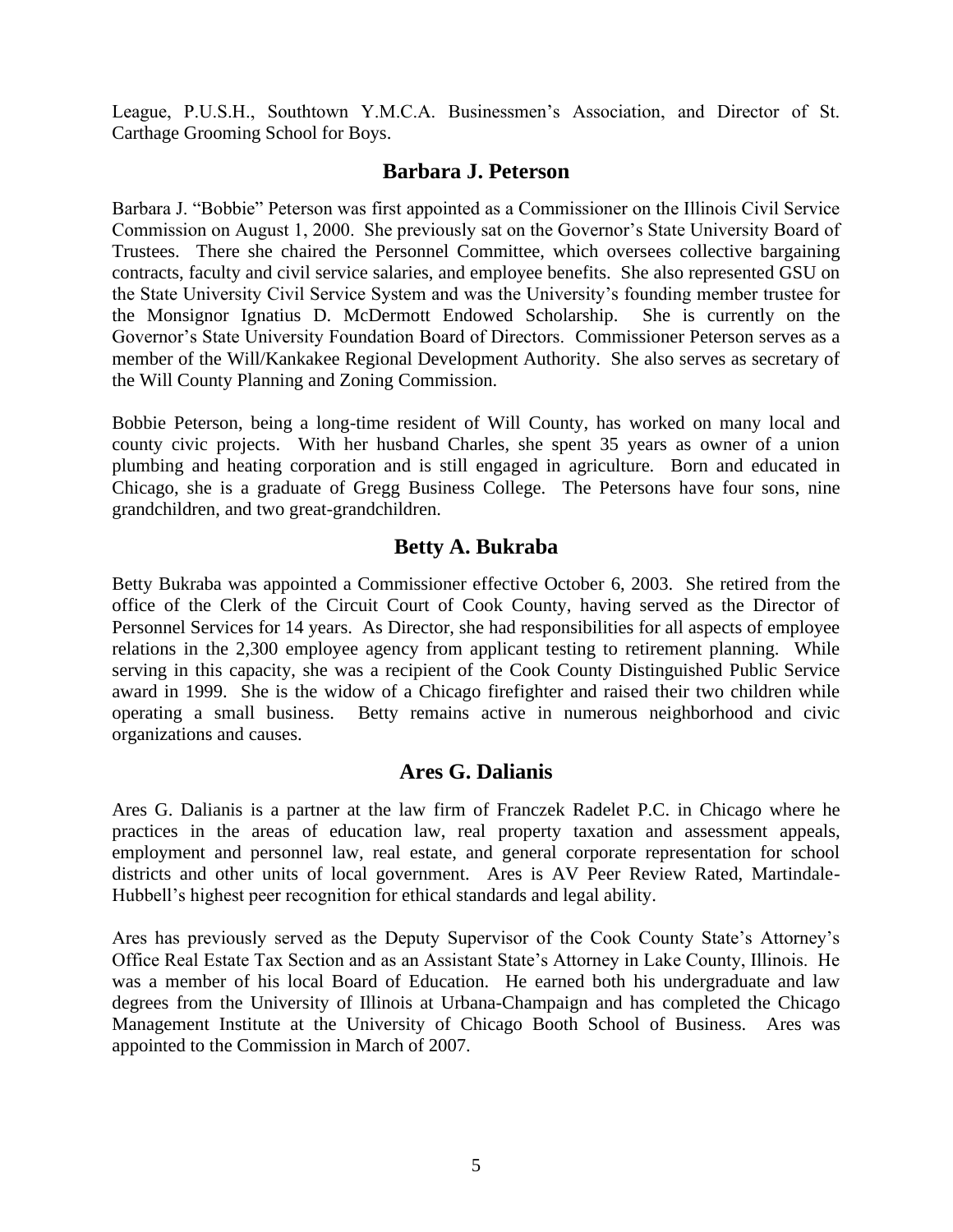#### **OVERVIEW**

The Civil Service Commission began the year with an approved budget of \$369,200. This represented a 5% decrease from the previous year's appropriation. The Commission has continued its practice over the years of prudent fiscal stewardship. In seven of the last ten years, the Commission has reduced its appropriation. The end result is that the Commission's appropriation for 2011 represents an overall 18% decrease over this period of time.

The most impactful event in 2011 was the expansion of the furlough program. As all of the Commission's four employees are merit comp positions, each was now obligated to take 24 unpaid furlough days (or substitute earned vacation days) in 2011. The effect of the program was mostly felt in an ongoing struggle to ensure that the Commission's office was staffed during normal working hours, and in the time it took to close out appeals. Average processing time jumped from 172 days in 2010 to 218 days in 2011. Though there were operational hardships at times, the Commission continued to meet its statutory responsibilities. The net financial benefit to the State from the furlough program was \$20,561.

On May 11, 2011, the Legislative Audit Commission accepted without any further formal proceedings the Auditor General's Management audit of Exemptions Granted by the Civil Service Commission. This report had found that the Commission's granting of 50 test exemptions was consistent with State law.

After operating without a fiscal officer for six weeks, Brian Collins joined the Commission in this capacity on August 16, 2010. Brian's previous fiscal experience with the Department of Healthcare and Family Services proved beneficial in his transition.

Lastly, the Commission again received an award for Exceptional Giving from SECA in recognition of the charitable contributions of the Commissioners and employees in 2010. Executive Secretary Beckie Daniken coordinates these efforts for the Commission.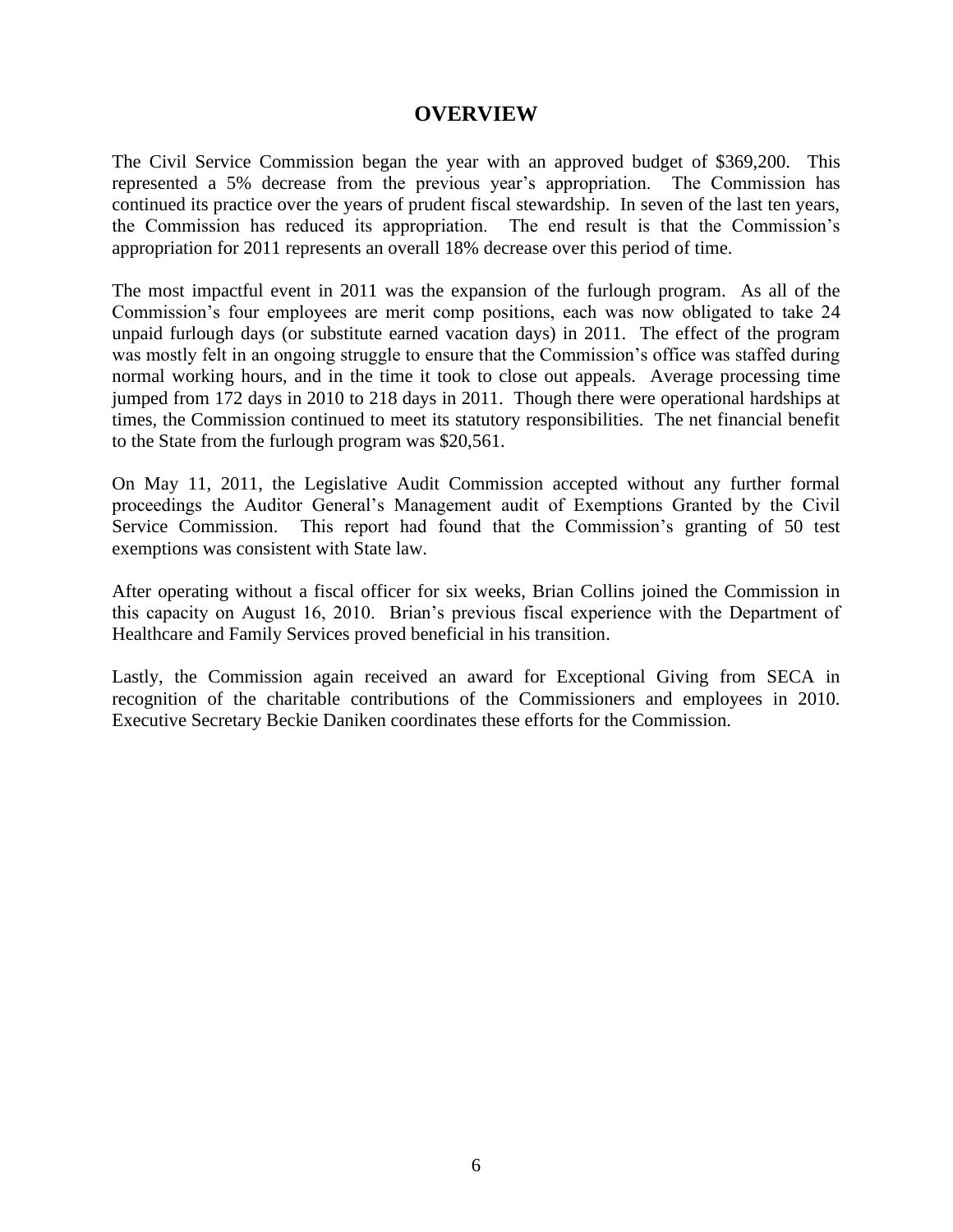## **DUTIES OF THE COMMISSION**

Guided by merit philosophy, the members of the Commission and its staff carry out the following statutory responsibilities:

- 1. To approve or disapprove personnel rules or their amendments promulgated and submitted by the Director of Central Management Services.
- 2. To approve the classification plan submitted by the Director of Central Management Services, and approve proposals for new or amended class specifications and for the abolition of existing classes under the classification plan.
- 3. Upon recommendation of the Director of Central Management Services, the Commission approves the exemption from Jurisdiction B of those positions which in its judgment bear principal administrative responsibility for the determination or implementation of policy.
- 4. Upon identification of instances of noncompliance, the Commission is responsible for ensuring the enforcement of the Personnel Code and Rules through the issuance of directives for compliance.
- 5. For certified employees who are discharged, suspended for more than 30 days in a twelve-month period, or demoted, the Commission hears and determines the written charges and renders decisions which are binding upon the employing agency.
- 6. The Commission hears appeals by certified employees who are involuntarily transferred from one geographical area to another, or who question the allocation of their position under the classification plan.
- 7. The Commission hears or conducts an investigation of layoff appeals by certified employees where the basis of the appeal is that provisions of the Personnel Code or Rules have been violated.

During fiscal year 2011, the Commission was active in these areas as the following detailed report indicates.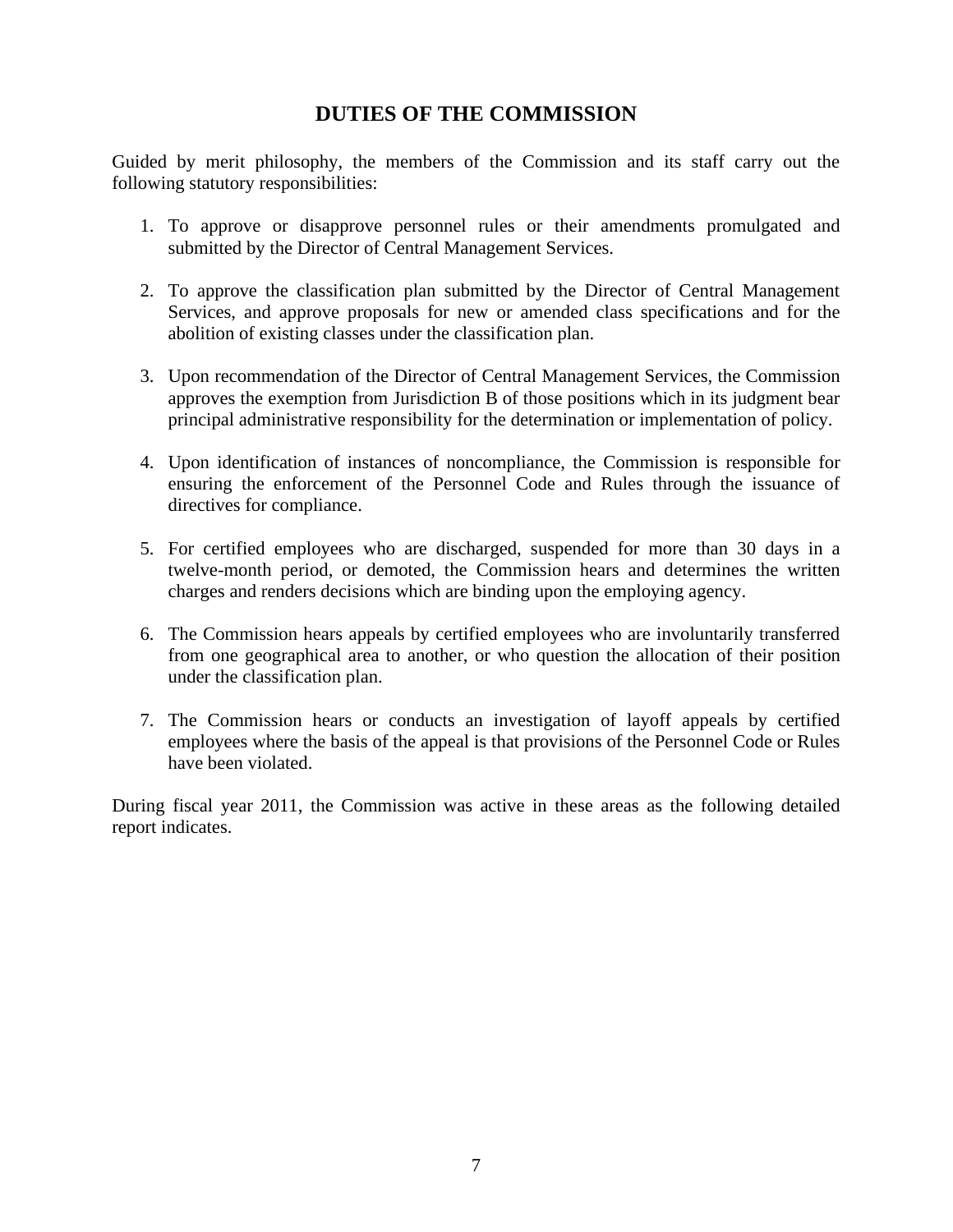### **(1) REVIEW OF PERSONNEL RULES**

The drafters of the Personnel Code envisioned broad enabling statutes giving the Director of Central Management Services extensive discretion to implement the provisions of the Code through the promulgation of rules. As a check and balance to this power, the Director is to submit proposed rules and/or amendments to the Commission, and the Commission has the authority to disapprove them. During fiscal year 2011, the Director of Central Management Services submitted proposed amendments to four sections of the Personnel Rules as follows:

- Section 303.120 Furlough Program
- Section 303.125 Leave for Personal Business
- Section 303.250 Vacation Eligibility
- Section 302.270 Vacation Schedule & Loss of Earned Vacation

After consideration, the Commission concurred with these amendments.

### **(2) CLASS SPECIFICATIONS**

A sound system of position classification is essential to carry out the objectives of a merit personnel system. The classification plan establishes the basis for ensuring that employees performing work of the same nature, level of difficulty and complexity are paid within the same salary range, dependent on length of service and excellence of performance. The specifications further set forth the legal requirements for selection of those who desire to enter state service and the promotion of present employees who seek advancement within the career system. So that personnel decisions can be based upon the factual basis of existing assignments, the position classification system identifies the duties performed and responsibilities assigned by individual employees.

The Commission has the responsibility of approving all amendments to the classification plan including class specifications. During fiscal year 2011, the Commission reviewed and acted on 14 amendments to the classification plan. There was one revision to a class specification that the Commission did not approve: Sewage Plant Operator.

New Classes Approved: 5 Revised Classes Approved: 8 Revised Class not approved: 1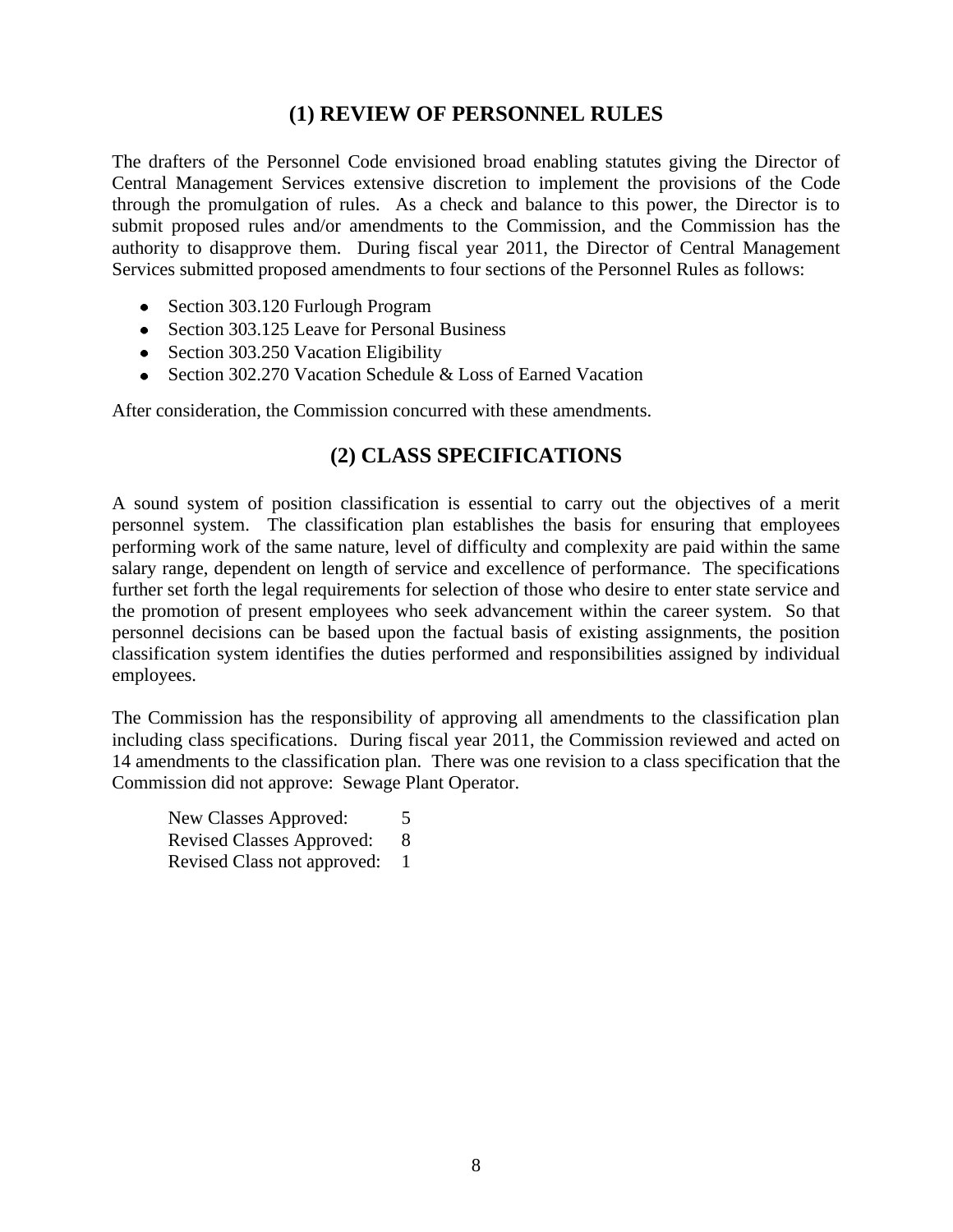### **(3) EXEMPTIONS OF PRINCIPAL POLICY POSITIONS**

A long-standing significant issue in merit systems is the determination of those positions which should be subject to appointment and dismissal at the discretion of the administration. In the Personnel Code, the legislature specifically provided for most major exemptions, such as those for all positions in the legislative and judicial branches, of directors and assistant directors of executive agencies, and of members of boards and commissions. In positions below the director, assistant director, board or commission level, the legislature chose to grant the Director of Central Management Services and the Civil Service Commission joint authority to exempt positions from Jurisdiction B of the Personnel Code. Under this provision, agencies request and the Director of Central Management Services issues a recommendation as to whether positions that bear principal administrative responsibility for the determination of policy or principal responsibility for the implementation of policy should be exempted. This recommendation is then submitted to the Civil Service Commission for approval. The impact upon the merit system of decisions made with respect to the exemption of positions from these provisions of the Personnel Code is obvious.

The Commission acts by approving or denying exemption requests recommended by the Director. Clarifications of these positions are evaluated to ensure that only positions that continue to qualify for exemption remain exempt. The Commission received a total of 60 exemption requests in fiscal year 2011. Of those, 52 were granted exemption (14 of those were granted for periods ranging from six months to two years) and 8 were denied.

There were a total of 48 4d(3) exempt positions that were considered for rescission of exemption for various reasons, including extended vacancies, and agency responses to the Auditor General's survey (circulated as part of its Management Audit) that indicated exempt positions were either no longer needed or no longer met the requirements for exemption. Of those 48 positions, 18 had their exemptions rescinded and 30 of the proposed rescissions were denied (not rescinded).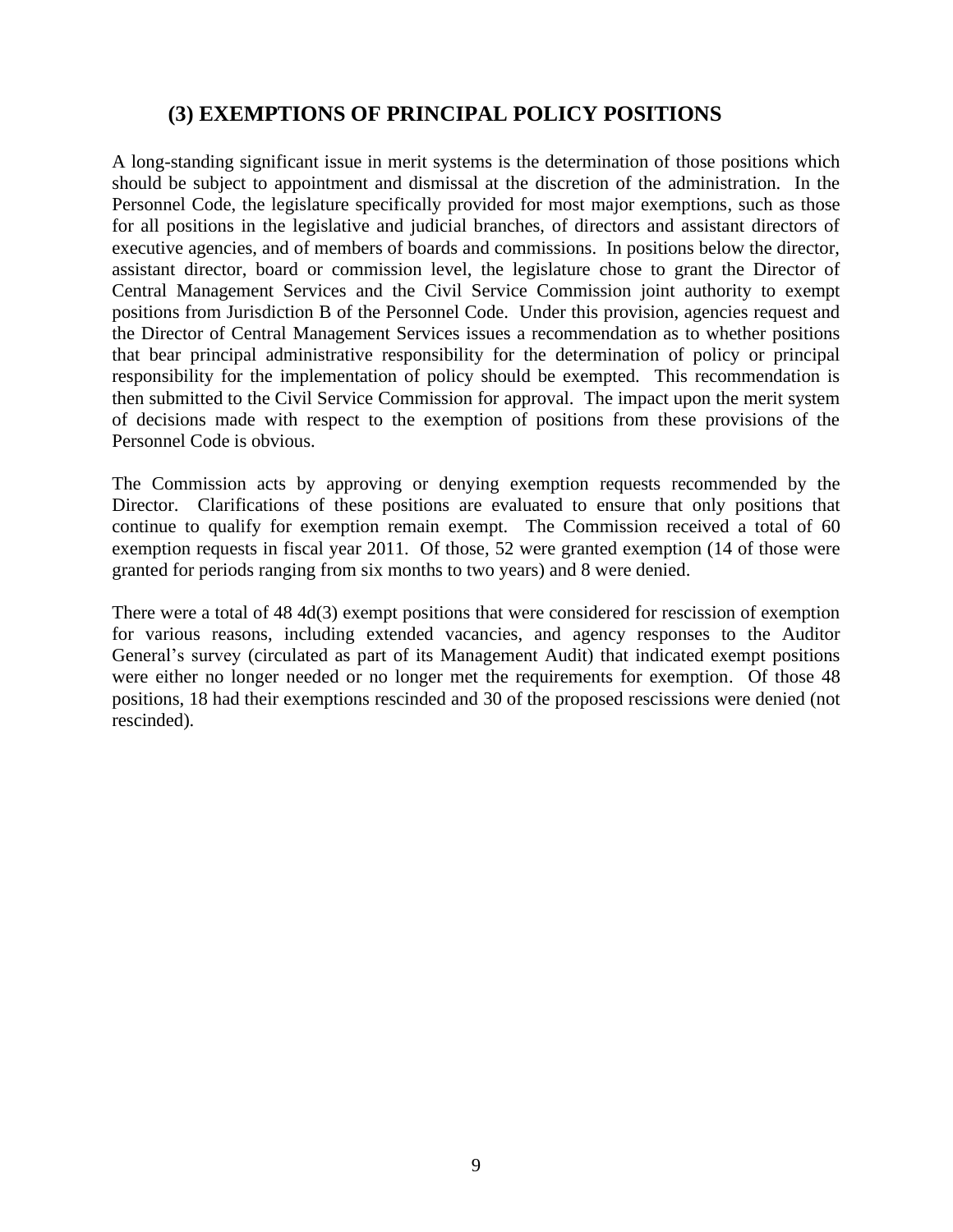## REPORT ON EXEMPT POSITIONS AS OF JUNE 30, 2011<sup>1</sup>

|               | Total            | Number of Exempt |
|---------------|------------------|------------------|
| <u>Agency</u> | <b>Employees</b> | Positions        |
|               |                  |                  |
|               |                  |                  |
|               |                  |                  |
|               |                  |                  |
|               |                  |                  |
|               |                  |                  |
|               |                  |                  |
|               |                  |                  |
|               |                  |                  |
|               |                  |                  |
|               |                  |                  |
|               |                  |                  |
|               |                  |                  |
|               |                  |                  |
|               |                  |                  |
|               |                  |                  |
|               |                  |                  |
|               |                  |                  |
|               |                  |                  |
|               |                  |                  |
|               |                  |                  |
|               |                  |                  |
|               |                  |                  |
|               |                  |                  |
|               |                  |                  |
|               |                  |                  |
|               |                  |                  |
|               |                  |                  |
|               |                  |                  |
|               |                  |                  |
|               |                  |                  |
|               |                  |                  |
|               |                  |                  |
|               |                  |                  |
|               |                  |                  |
|               |                  |                  |
|               |                  |                  |
|               |                  |                  |
|               |                  |                  |
|               |                  |                  |
|               |                  |                  |
|               |                  |                  |
|               |                  |                  |
|               |                  |                  |
|               |                  |                  |
|               |                  |                  |
|               |                  |                  |
|               |                  |                  |
|               |                  |                  |
|               |                  |                  |
|               |                  |                  |
|               |                  |                  |

<sup>&</sup>lt;sup>1</sup> This report is generated by the Illinois Department of Central Management Services.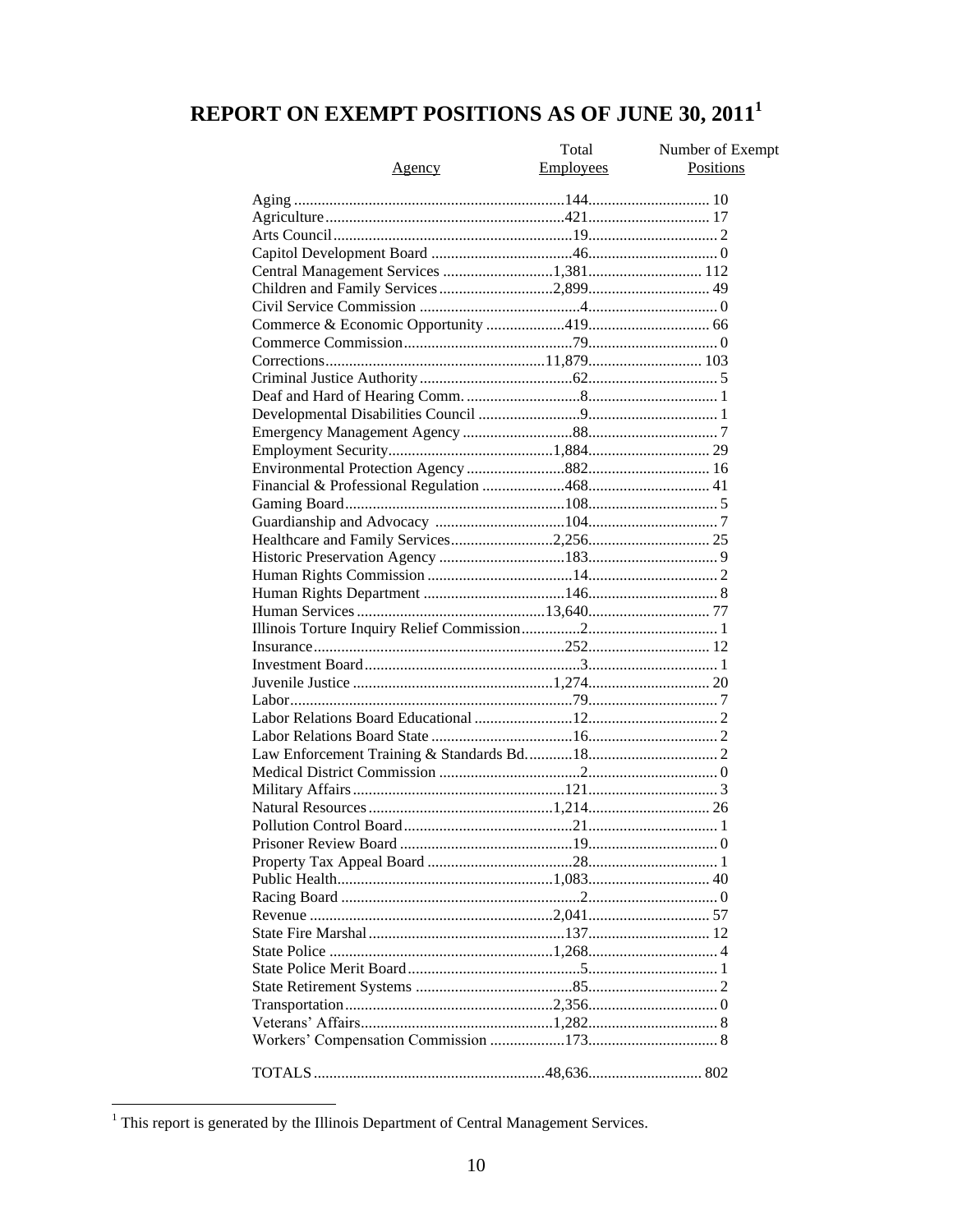## **EXEMPTION ACTIVITY BY AGENCY**

| Aging                                  | 1 exemption rescinded                                                                                                                             |
|----------------------------------------|---------------------------------------------------------------------------------------------------------------------------------------------------|
| Agriculture                            | 1 exemption denied<br>1 exemption granted<br>1 exemption rescinded<br>1 exemption rescission denied                                               |
| <b>Central Management Services</b>     | 1 exempt position abolished<br>3 exemptions denied<br>4 exemptions granted<br>6 exemptions granted for 24 months<br>1 exemption rescission denied |
| <b>Children and Family Services</b>    | 3 exemptions denied<br>1 exemption granted                                                                                                        |
| Commerce and Economic Opportunity      | 3 exemptions granted<br>2 exemptions rescinded<br>2 exemption rescissions denied                                                                  |
| Corrections                            | 1 exempt position abolished<br>1 exemption granted<br>5 exemption rescissions denied                                                              |
| <b>Emergency Management Agency</b>     | 2 exemptions granted for 6 months<br>2 exemptions granted for 12 months                                                                           |
| <b>Environmental Protection Agency</b> | 1 exemption rescinded                                                                                                                             |
| Financial and Professional Regulation  | 1 exemption granted to January 1, 2012<br>2 exemption rescissions denied                                                                          |
| Healthcare and Family Services         | 2 exemptions granted                                                                                                                              |
| <b>Human Services</b>                  | 1 exempt position abolished<br>6 exemptions granted<br>4 exemptions rescinded<br>2 exemption rescissions denied                                   |
| Illinois Power Agency                  | 2 exemptions granted                                                                                                                              |
| Insurance                              | 1 exemption granted for 24 months                                                                                                                 |
| Juvenile Justice                       | 2 exemptions granted<br>1 exemption rescinded<br>5 exemption rescissions denied                                                                   |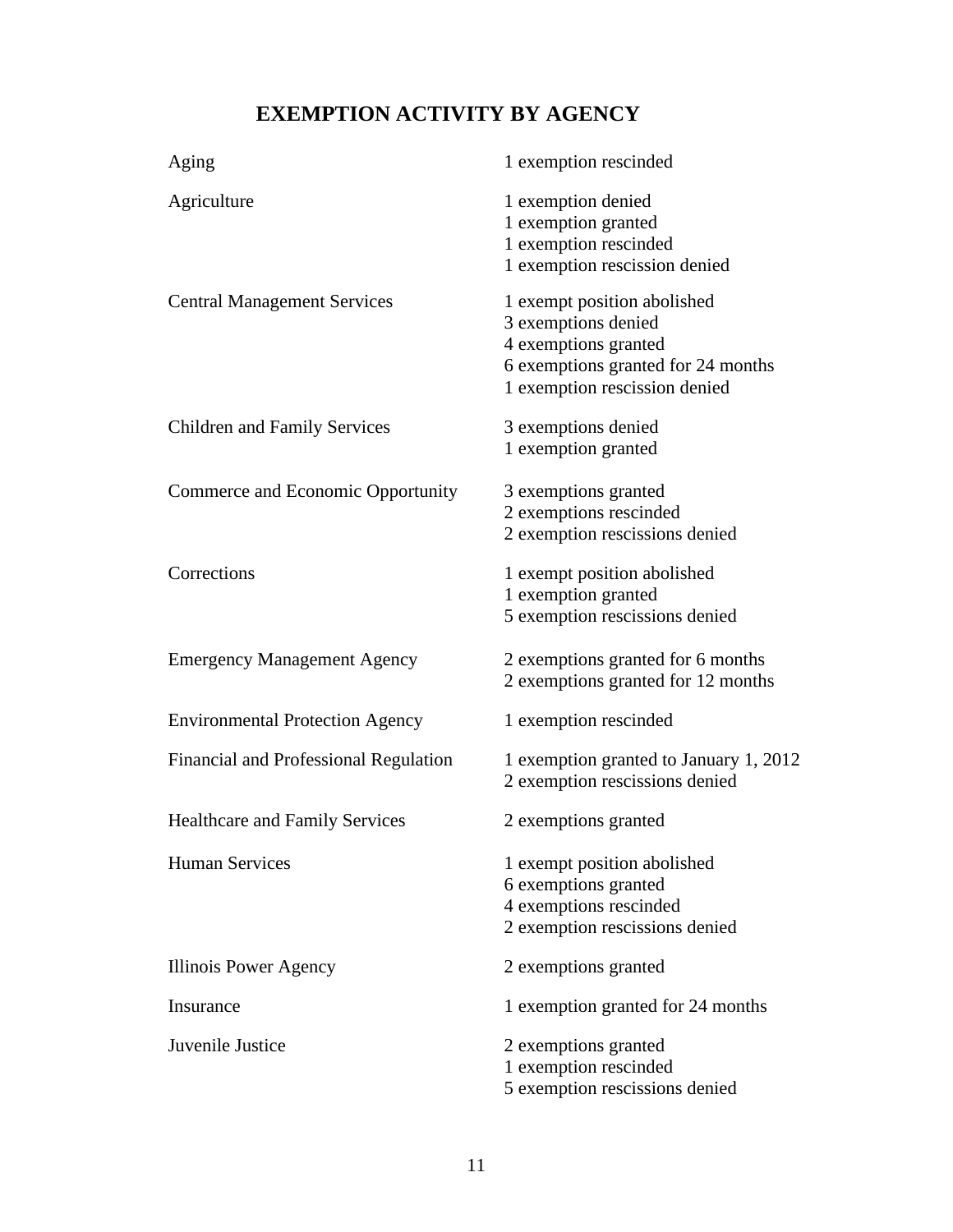| <b>Natural Resources</b>            | 1 exempt position abolished<br>5 exemptions granted<br>1 exemption rescinded                                                         |
|-------------------------------------|--------------------------------------------------------------------------------------------------------------------------------------|
| <b>Public Health</b>                | 2 exemptions granted<br>4 exemptions rescinded<br>2 exemption rescissions denied                                                     |
| Revenue                             | 1 exempt position abolished<br>1 exemption denied<br>5 exemptions granted<br>1 exemption rescinded<br>3 exemption rescissions denied |
| Sentencing Policy Advisory Counsel  | 2 exemptions granted to December 31, 2012                                                                                            |
| <b>State Fire Marshal</b>           | 7 exemption rescissions denied                                                                                                       |
| <b>State Police</b>                 | 1 exemption granted<br>1 exemption rescinded                                                                                         |
| Torture Inquiry & Relief Commission | 1 exemption granted                                                                                                                  |
| Veterans' Affairs                   | 1 exemption granted                                                                                                                  |
| Workers' Compensation Commission    | 1 exemption granted<br>1 exemption rescinded                                                                                         |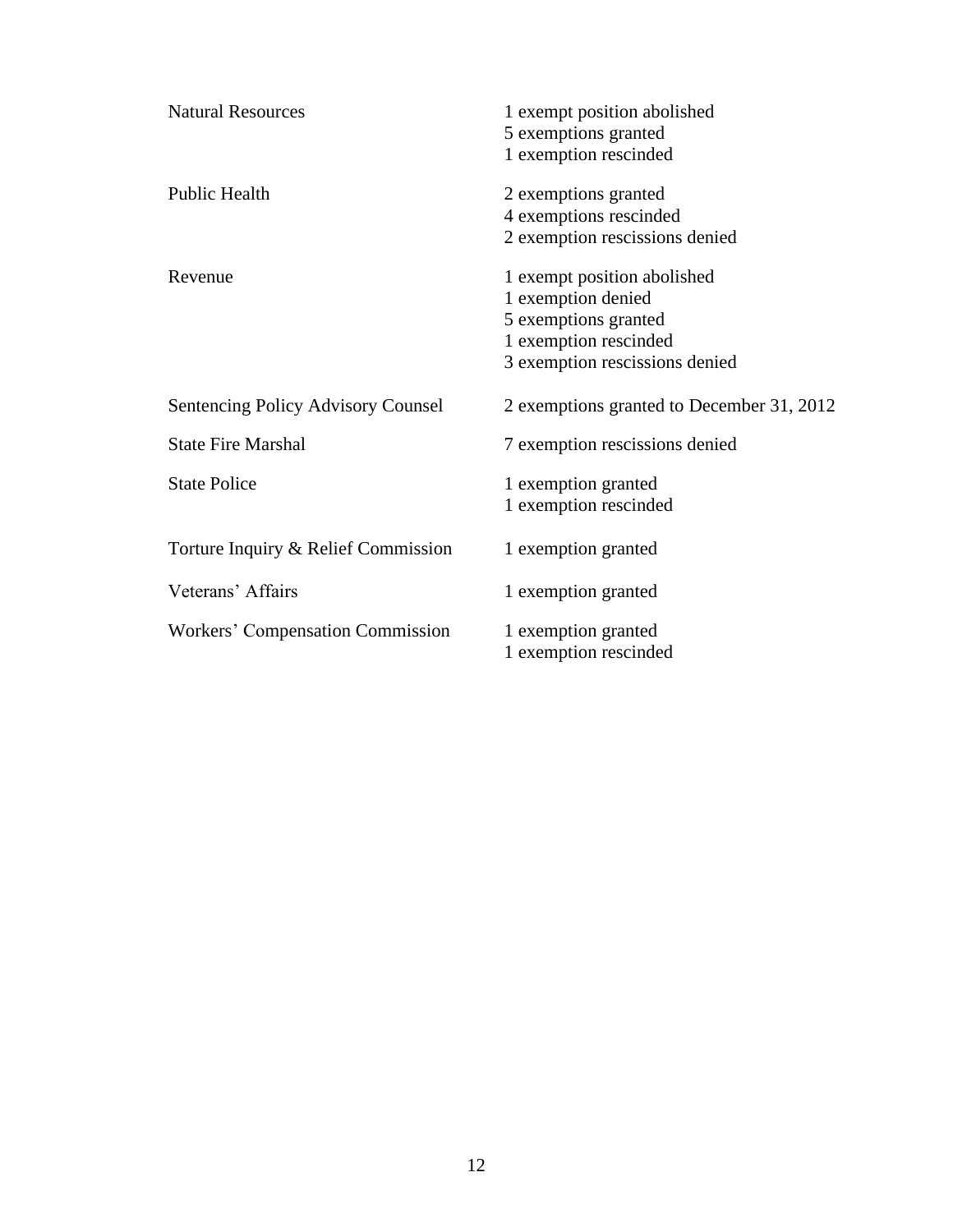## **TECHNICAL ACTIONS BY THE COMMISSION**

|                                         | FY 07          | <b>FY 08</b> | FY 09     | <b>FY 10</b> | FY 11          |
|-----------------------------------------|----------------|--------------|-----------|--------------|----------------|
| <b>Class Specifications</b>             |                |              |           |              |                |
| <b>Revisions Not Approved</b>           | $\overline{0}$ | $\Omega$     | 0         | $\Omega$     | 1              |
| <b>New Classes Approved</b>             | $\overline{2}$ | 24           | 9         | 12           | 5              |
| <b>Revised Classes Approved</b>         | 8              | 12           | 15        | 27           | 8              |
| <b>Abolished Classes Approved</b>       | 5              | 6            | 6         | $\Omega$     | $\overline{0}$ |
| <b>TOTALS</b>                           | <u>15</u>      | 42           | 30        | <u>39</u>    | 14             |
| $4d(3)$ Exemptions                      |                |              |           |              |                |
| <b>Exemption Requests Granted</b>       | 44             | 65           | 30        | 30           | 52             |
| <b>Exemption Requests Denied</b>        | 6              | 8            | 1         | $\Omega$     | 8              |
| <b>Exemption Requests Withdrawn</b>     | 12             | 5            | 8         | 4            | $\overline{0}$ |
| <b>Exemptions Rescinded</b>             | 1              | 22           | 0         | 46           | 18             |
| <b>Exemption Rescissions Denied</b>     | $\theta$       | 24           | 0         | 41           | 30             |
| Exempt Positions Abolished <sup>2</sup> |                |              |           | 19           | 5              |
| <b>TOTALS</b>                           | 63             | 124          | <u>39</u> | <b>140</b>   | 113            |
| <b>TOTAL TECHNICAL ACTIONS</b>          | <u>78</u>      | 166          | <u>69</u> | <u> 179</u>  | <u> 127</u>    |



 $\overline{a}$ 

 $2$  This statistic was added to the annual report as recommended in the Auditor General's Management Audit of Exemptions Granted by the Civil Service Commission.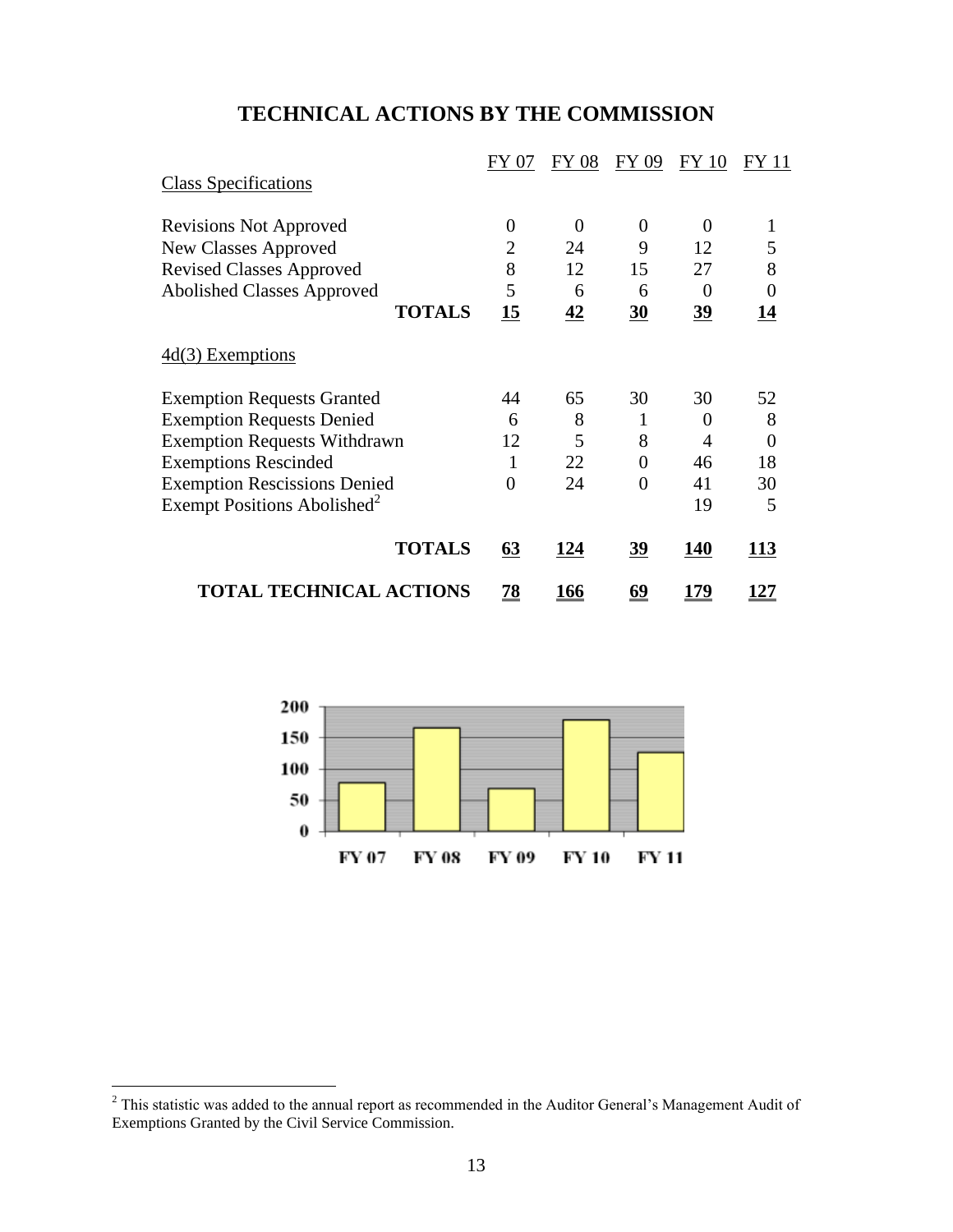## **(4) RULE VIOLATION AND COMPLIANCE ACTIVITY**

A merit system can only be as effective as the people who administer it will permit. Recognizing that pressures exist to circumvent the merit system and to provide a bulwark against the erosion of merit system standards, the legislature placed in the Civil Service Commission the responsibility for ensuring that personnel activities are carried out in compliance with the Personnel Code and Personnel Rules along with the authority to direct compliance where it finds violations.

In carrying out this mandate, the Commission investigates all allegations of noncompliance furnished to the Commission or brought to the attention of its staff to determine whether there was a violation of the statute and/or its implementing rules. There were nine decisions rendered on appeals of Personnel Code and/or Rule violation allegations in fiscal year 2011. Two appeals resulted in findings of violations of Section 303.20 and Section 303.30 of the Personnel Rules when employees were denied the opportunity to grieve at the Step 4 level; three appeals resulted in a finding of no violation; four appeals were dismissed for no jurisdiction, untimely filing, or failure to provide information requested by the Commission. As of June 30, 2011 there were eight rule violation appeals pending.

The Personnel Code also provides for appointments to state service in accordance with the principle of merit and fitness which is determined by the use of examination methods in areas of education, experience, cultural knowledge, capacity, knowledge, manual skill, linguistic ability, character, physical fitness, and psychological fitness. There are occasions, however, where examinations are not feasible and in order to provide flexibility, the Code provides for three types of appointments, which can be made without formal competitive examination. These are emergency, temporary, and provisional appointments, all of which are limited by the Personnel Code.

Emergency appointments shall not exceed 60 days, shall not be renewed and may be made without regard to an eligible list. Notices of selections and terminations shall be reported immediately to the Director of Central Management Services. Temporary appointments may be utilized by persons in positions to perform temporary or seasonal work. No position shall be filled by temporary appointment for more than six months out of any twelve-month period. Provisional appointments may be utilized by persons in positions when there is no appropriate eligible list available. No positions shall be filled by provisional appointment for more than six months out of any twelve month period. The following are the numbers of consecutive nonmerit appointments reported by the Commission in the monthly minutes. These numbers clearly reflect a nexus between the State's declining fiscal condition and a corresponding reduction in non-merit appointments. The Commission's monthly Minutes provide the number by agency.

| July      | 12 | January  | 48 |
|-----------|----|----------|----|
| August    | 11 | February | 33 |
| September | 9  | March    | 26 |
| October   | 21 | April    | 26 |
| November  | 14 | May      | 33 |
| December  | 18 | June     | 56 |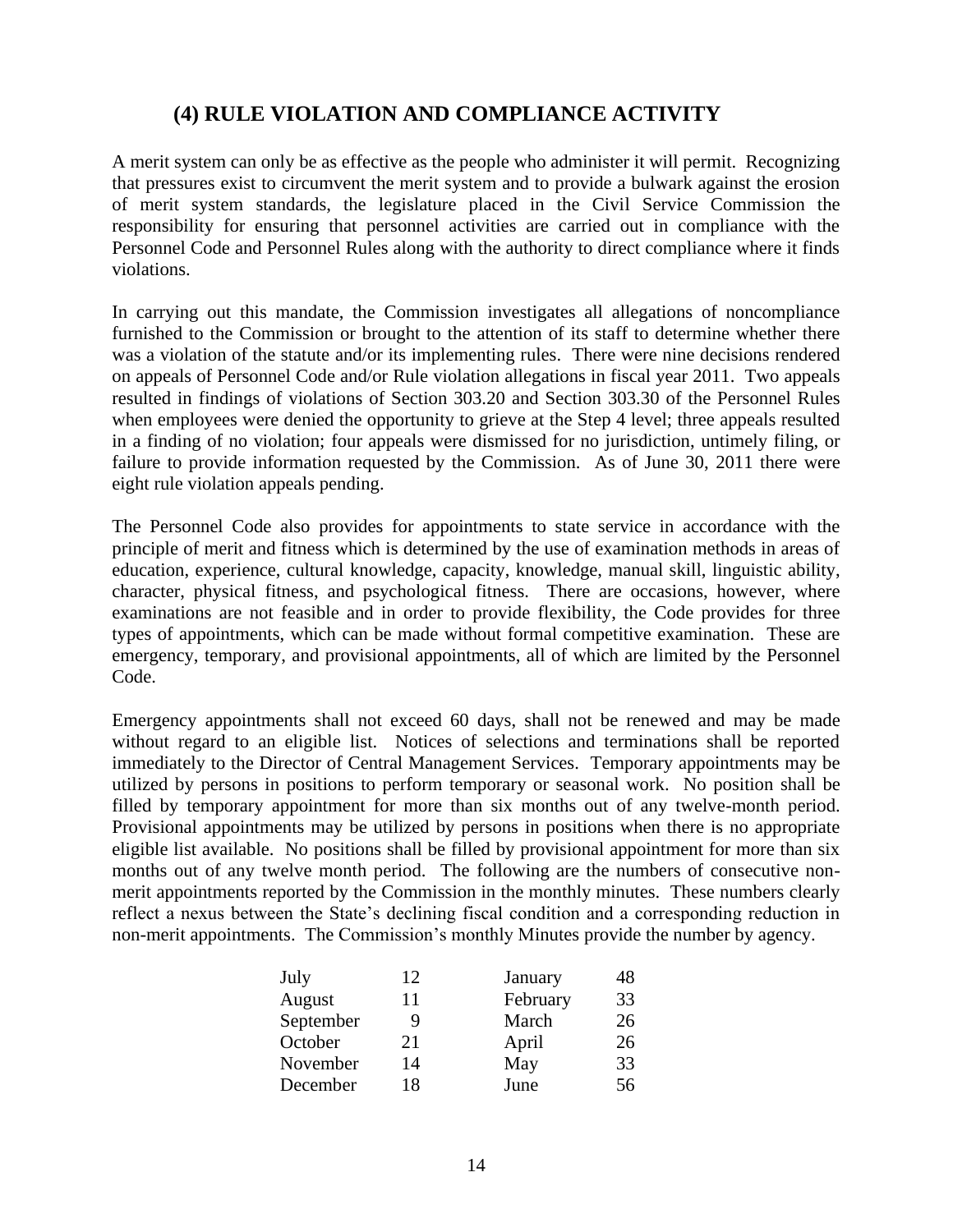The incumbents have been appointed to temporary appointments for more than six months in a twelve-month period or have received a number of non-merit appointments. Although these appointments are not in violation of the Personnel Code or Rules, they are reported for the information of the members of the Commission for purposes of monitoring.

## **(5) APPEALS OF DISCHARGE, SUSPENSION OVER 30 DAYS IN A TWELVE-MONTH PERIOD, AND DEMOTION**

The Civil Service Commission is responsible for conducting hearings on appeals of discharge and suspensions totaling more than 30 days in any twelve-month period, and demotion. The Commission has the power to administer oaths, subpoena witnesses, and compel the production of books and papers in accordance therewith. When an employee receives a written notice of discharge, they may appeal the action to the Commission. The appeal must be filed within 15 days after service of the written notice of discharge. The Commission then schedules a hearing within 30 days. At the hearing, the employee has a right to counsel and may question the witnesses who testify against him under oath. The burden of proof is upon the agency to prove that the employee committed the alleged infractions and that discharge is the appropriate discipline.

In fiscal year 2011, the Commission rendered decisions in 48 discharge appeals. The Commission imposed a suspension instead of discharge in nine appeals, reinstated two employees without suspension, and denied twenty appeals (upheld the discharge). One appeal was dismissed when the employee failed to appear at a scheduled hearing, one appeal was dismissed due to no jurisdiction, and fifteen appeals were withdrawn or settled. There were fourteen pending discharge appeals at June 30, 2011.

There were four decisions in appeals of suspension over thirty days in a twelve-month period during fiscal year 2011. Three appeals were dismissed because they were withdrawn or settled. One appeal was dismissed due to no jurisdiction. At June 30, 2011 there was one pending suspension appeal.

The Commission is also responsible for hearing appeals of employees who have been demoted in their positions. Although this is not an active area, it is important that employees have a right to appeal if they believe they have been unjustly demoted in their position. There was one decision for dismissal made on a demotion appeal where the employee failed to appear at the scheduled hearing.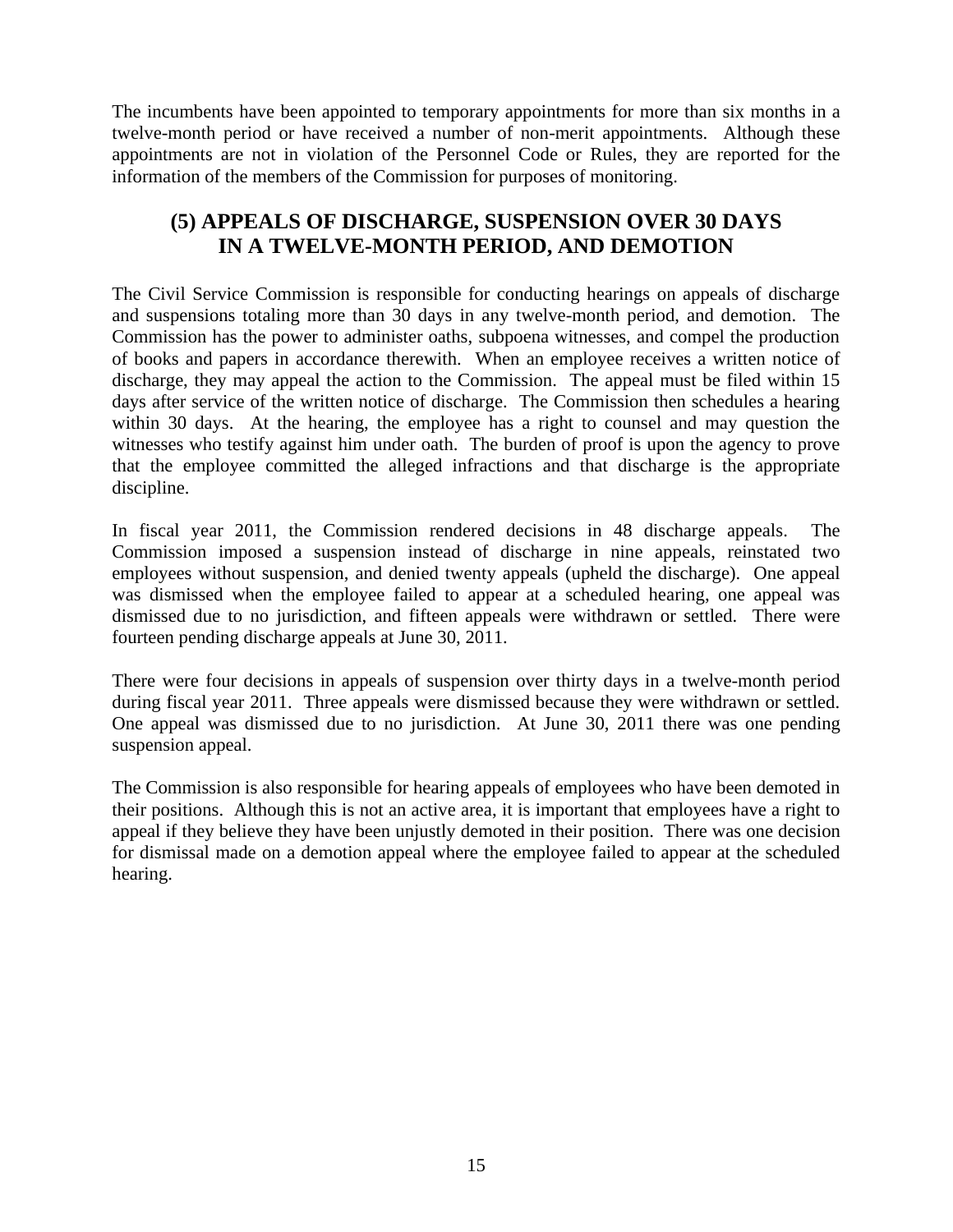## **CHARGES FOR DISCHARGE AND SUSPENSION<sup>3</sup>**

| Failure to follow procedures, regulations, rules or supervisory directives16 |  |
|------------------------------------------------------------------------------|--|
|                                                                              |  |
|                                                                              |  |
|                                                                              |  |
|                                                                              |  |
|                                                                              |  |
|                                                                              |  |

TOTAL CHARGES 75

## **(6) APPEALS OF GEOGRAPHICAL TRANSFER AND ALLOCATION**

Employees who are involuntarily transferred from one geographic area of the state to another may appeal such transfers to the Commission. There were two decisions made during fiscal year 2011. Both were dismissed; one because it was withdrawn and one for lack of jurisdiction. As of June 30, 2011 there were no Geographical Transfer appeals pending.

The Commission is also responsible for hearing employees' appeals from decisions of the Director of the Department of Central Management Services where an employee believes that their position is improperly allocated. In allocation appeals the burden is on the employee to prove the Director of Central Management Services has not properly classified their position. There were no pending or filed allocation appeals, so the Commission made no decisions on allocation appeals in fiscal year 2011.

### **(7) APPEALS OF LAYOFF**

The Personnel Rules allow the layoff of certified employees due to lack of funds, material change in duties or organization, lack of work, and the abolition of a position or for any of these reasons. Employees who feel that they have been laid off in violation of the Personnel Code or Rules may, within 15 days following the effective date of layoff, file a written appeal to the Civil Service Commission. The Civil Service Commission is authorized to investigate the allegations made by the employee in the layoff appeal and may conduct a hearing if it is determined that substantial issues of fact or law remain unresolved. When the investigation is complete, a proposal for decision is issued by staff and submitted to the employee and agency. If adopted by the Commission, the decision becomes a final administrative decision. The Commission made three decisions during fiscal year 2011; two were dismissed when the employees did not appear at a scheduled in-person status conference and one had a decision of no violation found. There were no pending layoff appeals as of June 30, 2011.

 $\overline{a}$ 

<sup>&</sup>lt;sup>3</sup> The total exceeds the number of employees discharged and suspended because multiple charges were made against some employees.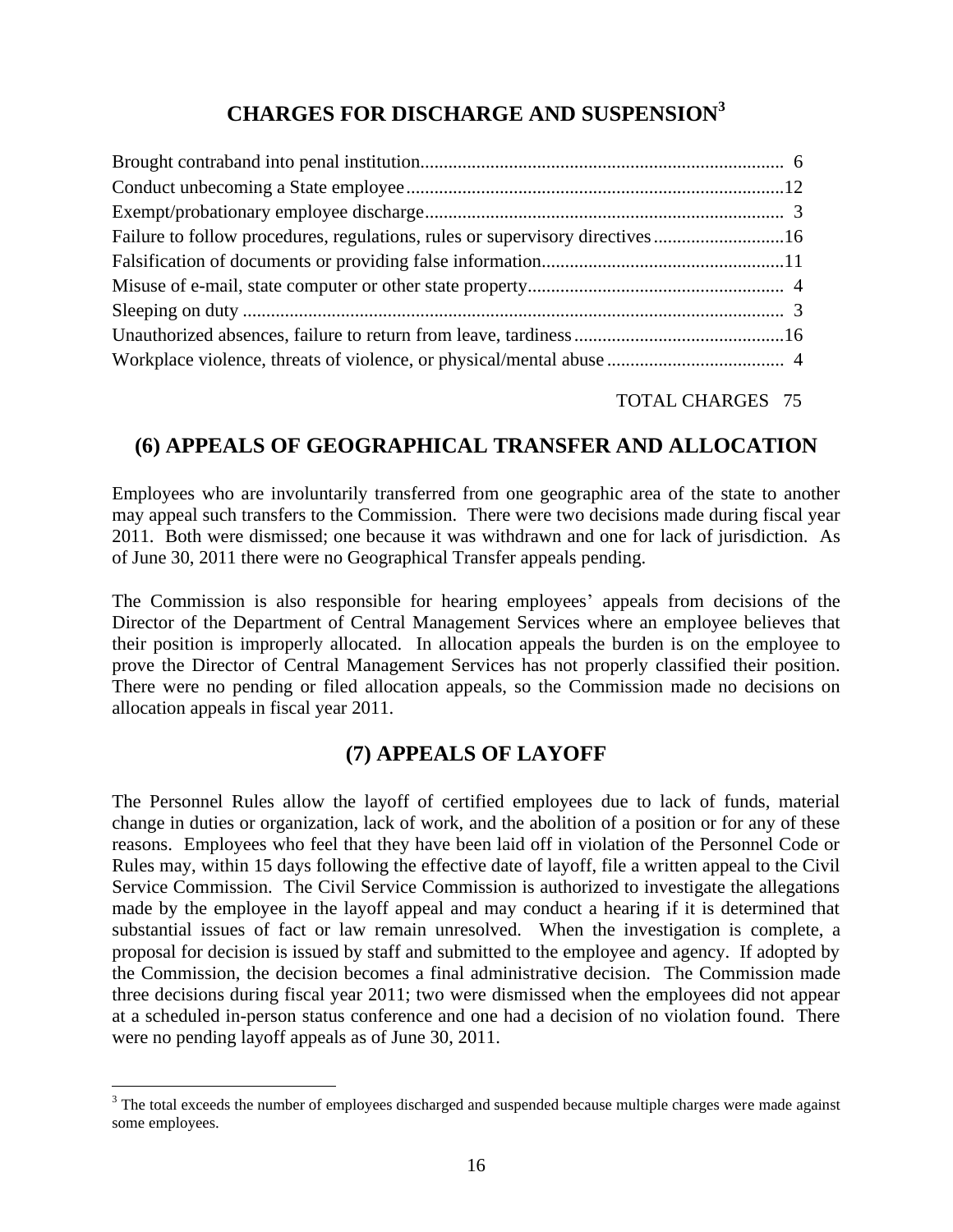#### **DECLARATORY RULING**

The Rules of the Civil Service Commission allow for Declaratory Rulings as to material questions involving the interpretation of the Personnel Code, Personnel Rules or final orders of the Commission upon petition by interested or effected parties. Declaratory Rulings are only advisory. This is an infrequent action. No requests for Declaratory Ruling were received in fiscal year 2011.

## **APPEALS FILED BY TYPE FOR THREE YEARS ENDED JUNE 30, 2011**

|                           |              | 2010 | 2011 |
|---------------------------|--------------|------|------|
| Discharge                 | 33           | 43   | 39   |
| Suspension                | 1            | 2    | 3    |
| Demotion                  | $\mathbf{0}$ |      | 1    |
| Geographical Transfer     | 8            | 1    | 0    |
| Allocation                | 0            |      |      |
| Layoff                    | 0            | 3    |      |
| <b>Rule Violation</b>     | 8            | 6    | 12   |
| <b>Declaratory Ruling</b> | 1            |      |      |
| Totals                    | 51           | 55   | 55   |

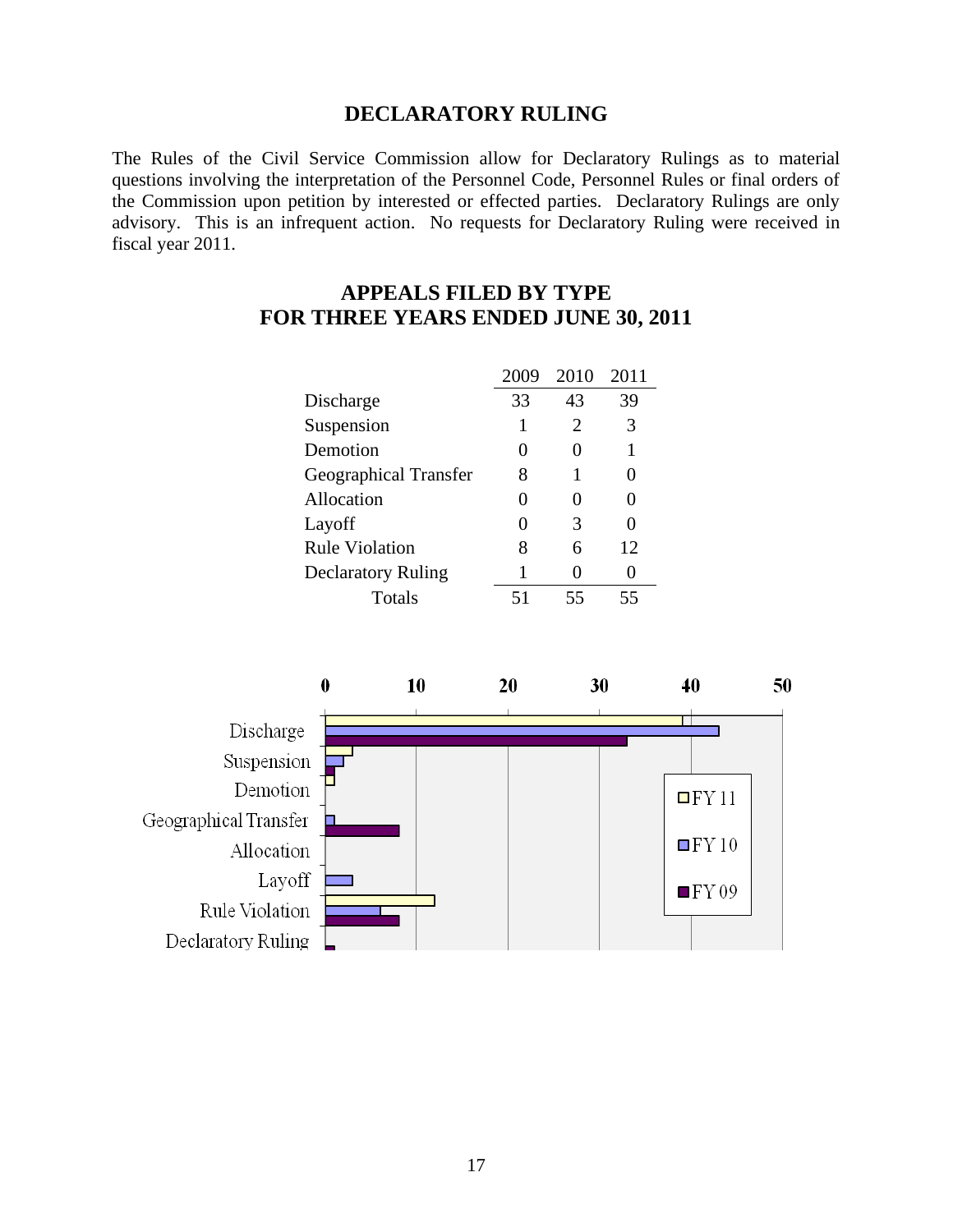#### **ADMINISTRATIVE REVIEWS**

Parties that wish to appeal decisions of the Commission may do so in accordance with the provisions of the Administrative Review Law (735 ILCS 5/Art. III). The following chart shows the number of appeals filed for each fiscal year as well as the number of Administrative Reviews filed for each fiscal year. For example, if an appeal was filed during fiscal year 2007 and one of the parties filed for Administrative Review during fiscal year 2011, the statistic will be counted for fiscal year 2007.



The following table shows the results and current status of Administrative Reviews that were filed for fiscal years 2007 through 2011. This table shows Administrative Reviews by the year the appeal was filed, not by the year a court decision is ultimately rendered.

> Commission upheld in Circuit Court Commission reversed in Circuit Court Commission upheld in Appellate Court Commission reversed in Appellate Court Remanded to Civil Service Commission Pending as of June 30,  $2011$

| 2007           | 2008           | 2009           | 2010           | 2011 |
|----------------|----------------|----------------|----------------|------|
| 6              | 9              | 5              |                | 0    |
| 1              |                | 0              |                | 0    |
| $\overline{2}$ | 0              | $\overline{2}$ | 0              | 0    |
| 1              |                | 0              | 0              | 0    |
| $\overline{0}$ | $\overline{2}$ | 0              | $\overline{0}$ | 0    |
| 2              | $\overline{2}$ |                | 6              | 5    |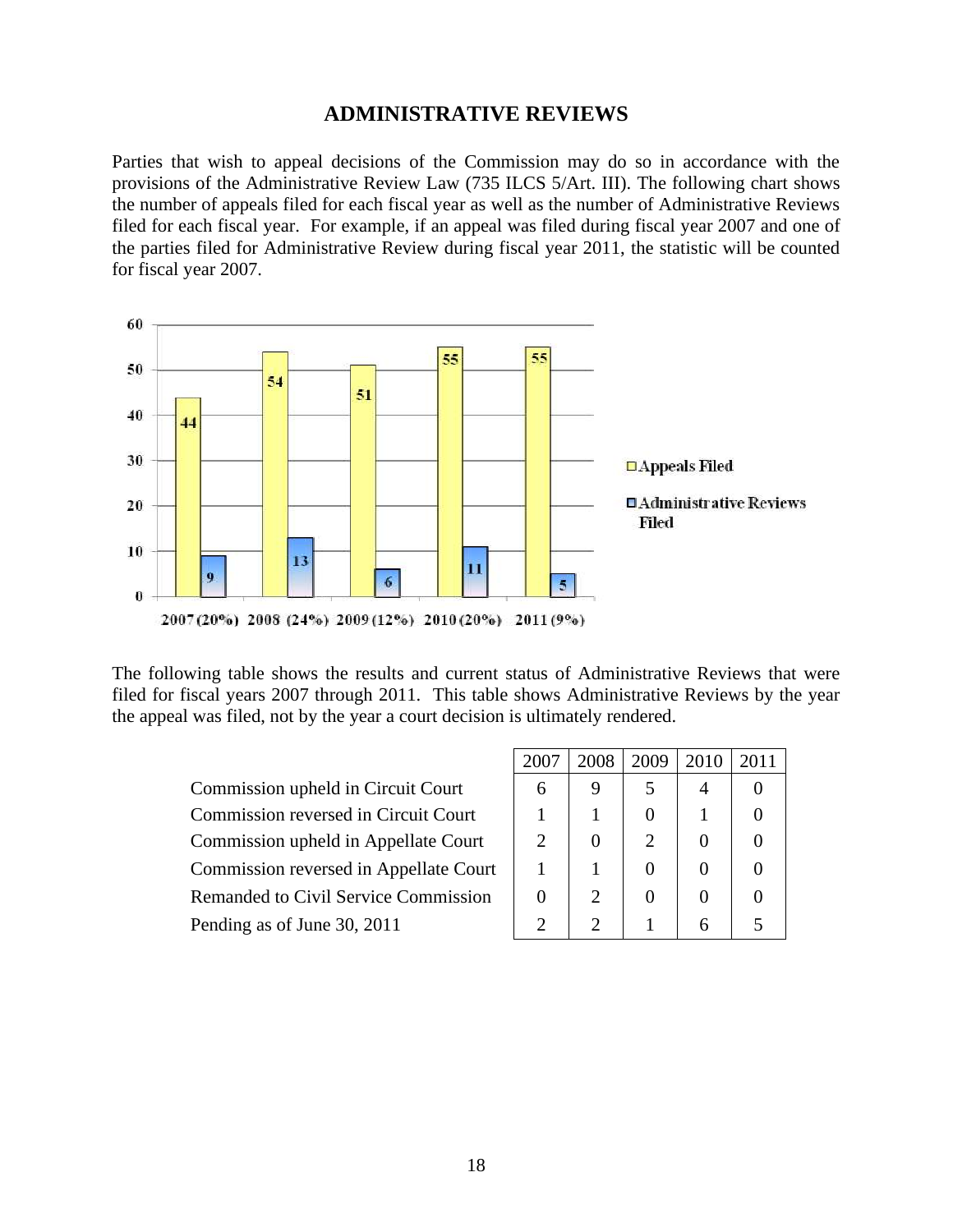## **DECISIONS OF THE COMMISSION IN APPEALS**

| A. Substantive Actions by the Commission                            | FY 07            | <b>FY 08</b>            | FY 09            | <b>FY 10</b>     | <b>FY 11</b>     |
|---------------------------------------------------------------------|------------------|-------------------------|------------------|------------------|------------------|
| Appeals granted:                                                    |                  |                         |                  |                  |                  |
| Employees reinstated with suspension                                | 2                | 5                       | 9                | 10               | 9                |
| Employees reinstated with no suspension                             | $\overline{2}$   | $\overline{0}$          | 3                | $\mathbf{1}$     | $\overline{2}$   |
| Layoff appeal granted                                               | $\overline{0}$   | $\overline{0}$          | $\boldsymbol{0}$ | $\boldsymbol{0}$ | $\overline{0}$   |
| Suspension invalidated in part                                      | 1                | $\theta$                | $\boldsymbol{0}$ | $\boldsymbol{0}$ | $\boldsymbol{0}$ |
| Rule Violation appeal granted                                       | 1                | 1                       | $\mathbf{1}$     | $\overline{2}$   | $\overline{2}$   |
| Declaratory Ruling granted                                          | $\overline{0}$   | $\boldsymbol{0}$        | 1                | $\overline{0}$   | $\overline{0}$   |
| <b>Total</b>                                                        | $6\overline{6}$  | $\overline{\mathbf{6}}$ | <u>14</u>        | 13               | 13               |
| Appeals denied:                                                     |                  |                         |                  |                  |                  |
| Discharge appeal denied                                             | 10               | 9                       | 7                | 8                | 20               |
| Position Allocation denied                                          | 1                | $\mathbf{1}$            | 4                | $\boldsymbol{0}$ | $\boldsymbol{0}$ |
| Layoff appeal denied                                                | $\theta$         | $\overline{0}$          | $\theta$         | $\boldsymbol{0}$ | 1                |
| Geographical Transfer appeal denied                                 | 1                | $\overline{0}$          | $\overline{0}$   | $\overline{0}$   | $\boldsymbol{0}$ |
| Suspension appeal denied                                            | 1                | $\mathbf{1}$            | 1                | 1                | $\boldsymbol{0}$ |
| Rule Violation appeal denied                                        | 3                | $\mathbf{2}$            | $\boldsymbol{0}$ | $\overline{4}$   | 3                |
| <b>Declaratory Ruling</b>                                           | $\overline{0}$   | $\overline{0}$          | $\overline{0}$   | 1                | $\overline{0}$   |
|                                                                     | <u>16</u>        | <u>13</u>               | 12               | <u> 14</u>       | <u>24</u>        |
| <b>Total</b>                                                        |                  |                         |                  |                  |                  |
| <b>Total Substantive Actions by the Commission</b>                  | 22               | 19                      | 26               | 27               | 37               |
| B. Appeals dismissed with no decision on the<br>merits <sup>4</sup> |                  |                         |                  |                  |                  |
| <b>Discharges</b>                                                   | 19               | 18                      | 17               | 16               | 17               |
| Demotions                                                           | $\overline{2}$   | $\mathbf{1}$            | 1                | $\boldsymbol{0}$ | $\mathbf{1}$     |
| Position allocations                                                | $\overline{0}$   | $\mathbf{1}$            | $\boldsymbol{0}$ | $\boldsymbol{0}$ | $\boldsymbol{0}$ |
|                                                                     | 1                | $\overline{0}$          | $\overline{0}$   | $\boldsymbol{0}$ | $\overline{c}$   |
| Layoff appeals                                                      | $\boldsymbol{0}$ | $\boldsymbol{0}$        |                  | 6                | $\overline{2}$   |
| <b>Geographical Transfers</b><br>Suspensions                        | 3                | 4                       | $\boldsymbol{0}$ | $\mathbf{1}$     | 4                |
| <b>Rule Violations</b>                                              | $\overline{2}$   | 3                       | 1                | $\overline{4}$   | $\overline{4}$   |
| <b>Total</b>                                                        | 27               | 27                      | 20               | 27               | 30               |
| C. Appeals Pending at end of Fiscal Year                            | 21               | 29                      | 35               | 36               | 23               |

 4 Includes appeals dismissed due to granting Motions to Dismiss, settlement, withdrawal, default (failure to appear or failure to respond to Commission inquiry) or lack of jurisdiction.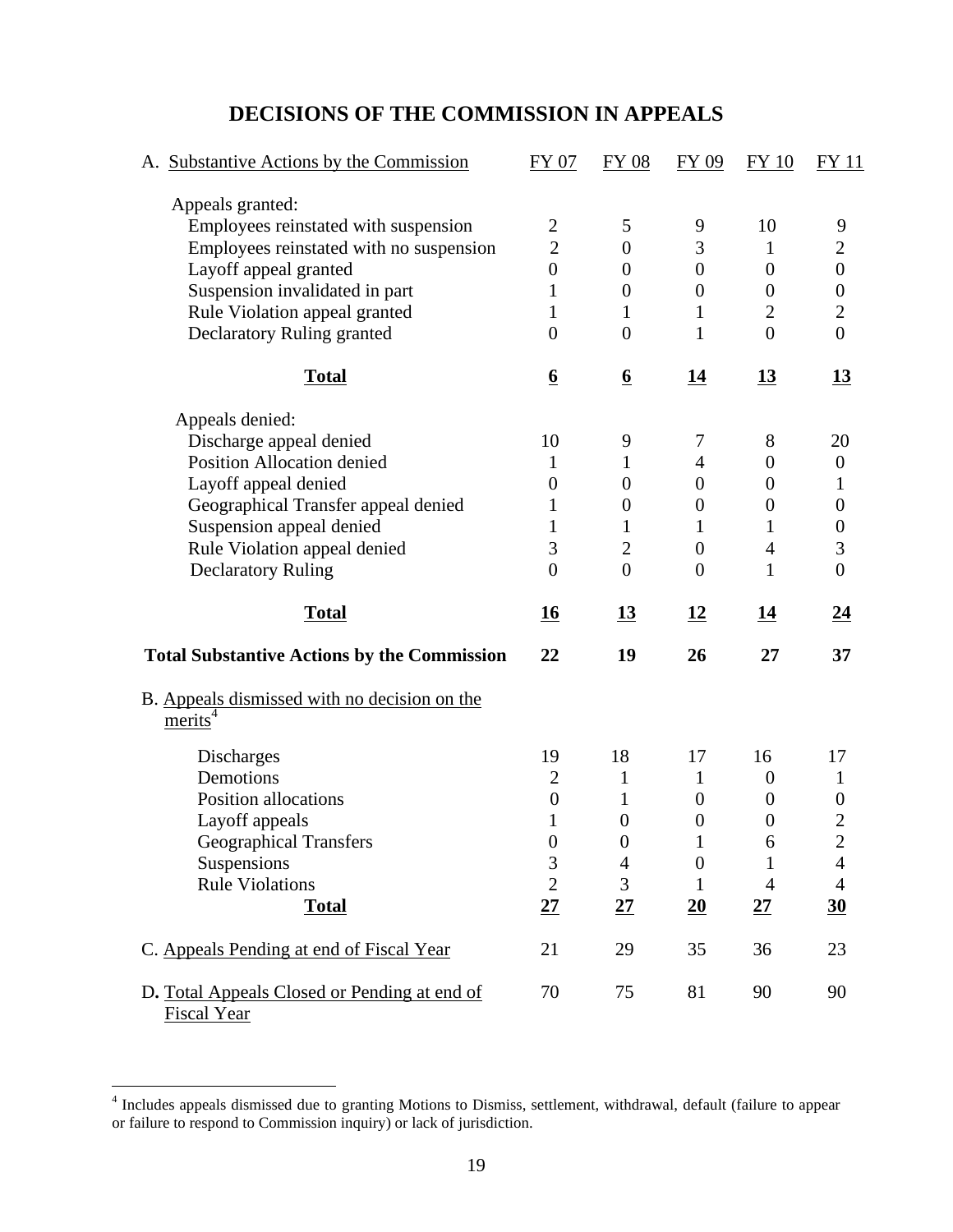

The chart below reflects the processing time for appeals that were concluded during fiscal year 2011. As of June 30, 2011, there were a total of twenty three appeals pending, with three of those from previous years. The average processing time for the fiscal years 2007 through 2009 is calculated from the date the appeal was filed to the date the recommended decision or proposed finding was filed. Beginning in fiscal year 2010 the time is calculated from the date the appeal was filed to the date the final decision of the Commission was rendered. The calculation was changed so that the processing time reported in the annual report would be consistent with the time reported on the Public Accountability Report issued by the Office of the Comptroller.



#### **AVERAGE PROCESSING TIME**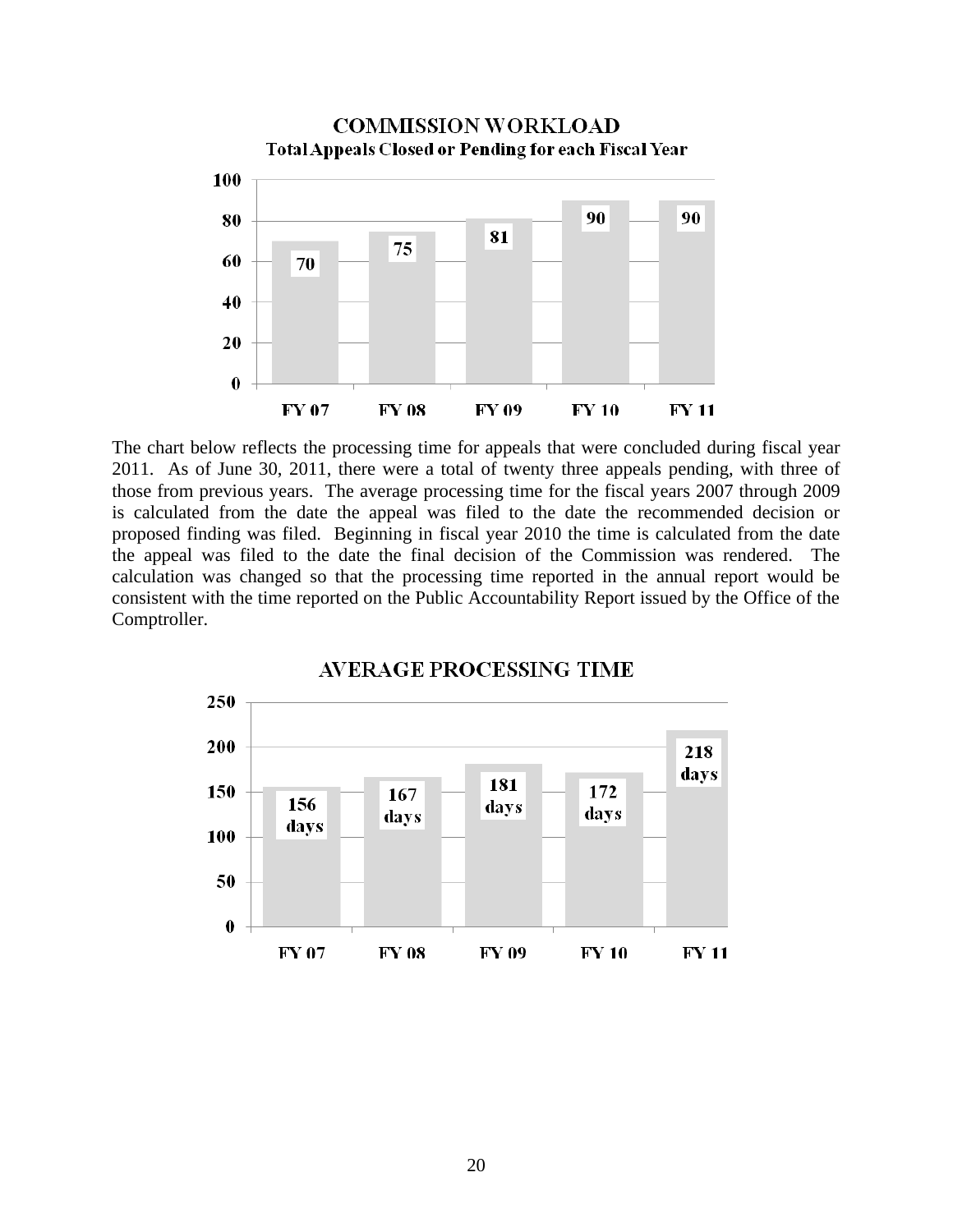#### **GRIEVANCE COMMITTEE**

The Director of Central Management Services is required to appoint a grievance committee to hear Step 4 grievances comprising two employees of Central Management Services and one Commission employee with experience and knowledge in personnel administration and employee relations. The Director is allowed to substitute another agency employee in the absence of a Commission employee. The Director of Central Management Services did not schedule grievance committee meetings during fiscal year 2011.

#### **TRAINING**

In order to administer the State's merit system, agency administrators must have knowledge and expertise in all areas of personnel. Dealing with problem employees is often the most intimidating and frustrating aspect of personnel administration. It is the Commission's belief that while regrettable, discipline up to and including discharge is a necessary component of a good personnel system. The Commission, in an effort to make administrators aware of the requirements of successfully dealing with the disciplinary process, has offered agencies instruction in the disciplinary process. Numerous informal discussions on related issues occurred throughout the year between Commission staff and Agency administrators. The Commission staff is available to employees and agency administrators to respond to a variety of procedural inquiries regarding the operation of the Commission.

#### **INTERAGENCY COMMITTEE ON EMPLOYEES WITH DISABILITIES**

The Chairman of the Commission is an ex officio member of the Interagency Committee on Employees with Disabilities (ICED) that operates with no budget and no paid staff, and relies on the technical and financial support of its members and their respective agencies. The Chairman, through a representative of the Commission, participates in monthly meetings and disability awareness events throughout the year to address the diverse issues and concerns of the persons with disabilities employed by executive agencies of the State of Illinois. On April 27, 2011, the Interagency Committee on Employees with Disabilities sponsored a reception to address the issues that confront employees with disabilities.

### **STATE HISPANIC AND BILINGUAL EMPLOYMENT PLANS**

The Civil Service Commission does not discriminate on the basis of religion, race, national origin, sex, age, handicap, or any other non-merit factor in providing employment opportunities.

#### **REPORT ON GREEN GOVERNMENTS ILLINOIS ACT**

The Civil Service Commission continues to be successful in reducing paper usage and solid waste by printing on both sides of paper, recycling used paper, and utilizing e-mail and scanned documents wherever possible. We purchase paper with recycled content and use recycled toner cartridges. In response to the Green IT Challenge, we have reduced the total number of imaging devices in operation by 12.5 per cent this year.